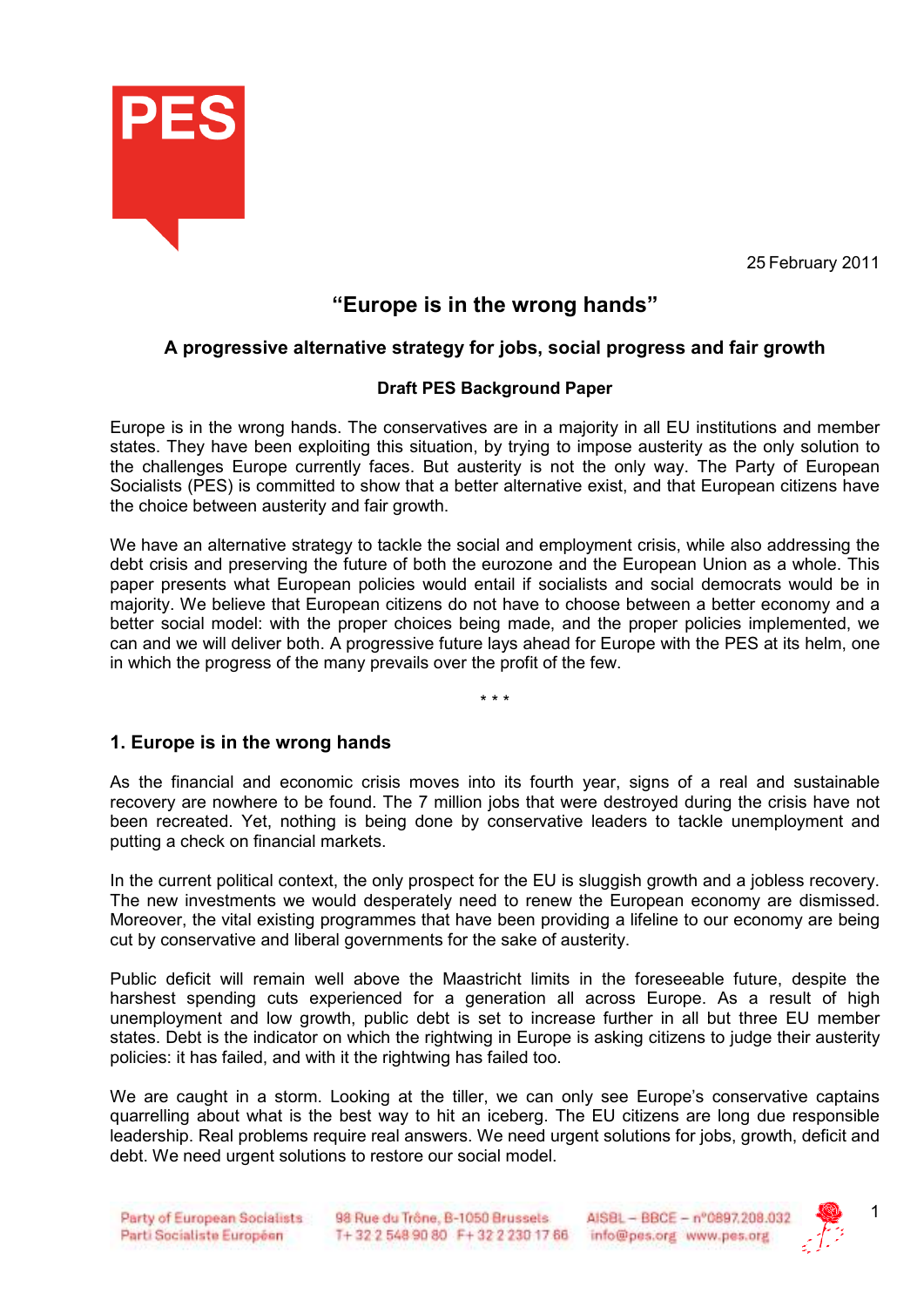The crisis is not over, despite what the rightwing has been clamouring. The roots of the financial crisis have to date not been addressed properly. Instead, the conservative and liberal majority of Europe has substituted the reality of the financial crisis with the myth of the inadequacy of welfare and social services. They have proven to be unfit for the task. Cuts will not solve our problems. They will only make the situation worse. Most importantly, cuts are not our only options: a progressive alternative is possible.

## **2. Making reality our priority**

Because we put people first, the social reality in Europe is our priority. Already before the crisis, more than 80 million Europeans were at risk of poverty, a figure which has even increased since then. Unemployment is now solidly anchored at unacceptable levels, with 23 million citizens out of work. The crisis has destroyed over 7 million jobs, amongst which 1.4 million jobs of person aged under 24. The number of people that have been unemployed for over a year have increased by over 50%. Young unemployment has reached 20% for Europe as a whole. It is nearly at 30% in Italy and well above 40% in Spain. For people that have managed to stay in employment, the situation is also intolerable: the proportion of people that have just a part time job – often a situation imposed by the employer – has jumped to nearly a fifth of all employees.

This reality can and will change with the PES in power: we have solutions to **create more and better jobs, for both women and men, and fair growth** so that the European Union – which remains the richest economy in the world, despite the crisis – truly benefits all Europeans. Jobs cannot be created without growth. But our prospects in that respect are sluggish at best, depressing in the worst case scenario. We have lost €1,000 billion worth of economic wealth in this crisis, a growth deficit that we have not even started to recoup. The official forecasts are below 2% in the foreseeable future. This is far from being enough for a European economy that was already asleep for most of the 2000's. We must reinvent economic development in Europe. We have solutions to find new sources of a fair growth so that globalisation and climate change are turned from threats to opportunities.

We have solutions to **managing public debts in the eurozone** and **balancing public budgets**. Because EU member states had to rescue the banks and the economy with taxpayers' money, what was once the private sector's debt is now public liability. This massive stock of debt – amounting to 84.1% of GDP, nearly 20 points higher than three years ago – weights on governments' ability to borrow funds on the market. Interest rates go up, and with them the price of servicing the debt. Not a single member state has real solvency issue, but some have found themselves in difficult corners to make ends meet. In the short run, financial markets exploit the difficulties of the states that rescued them, and speculation worsens an already difficult situation. In the long run, public debt must be controlled because it has a depressing impact on the economy and increases inequality, including gender inequality. Our solutions to balance the books and lower public debt in the long run leave our social models and growth prospects unharmed.

**European welfare** too is in crisis. Years of neoliberal policies and an ageing society have put increasing stress on our social models. Despite increased expenditures, the quality of social services and public goods paid for with taxpayers' money is decreasing. But the answer is not to slash welfare. The answer is to make it better. More than ever, we need strong social protection and strong social integration mechanisms to buffer the crisis. Fair and sustainable growth requires strong national social security systems. We have the right solutions for **social progress**, for better social services and for renewed and strengthened welfare states**.** 

Our priorities are commended by the complex social and economic reality in Europe. On the other side of the political spectrum, conservatives and liberals care about one thing and one thing only: fiscal consolidation, a euphemism for austerity. The rightwing has elevated social cuts to the rank of ideology. Underlying it is their strong desire to down-size the welfare states and to disengage them

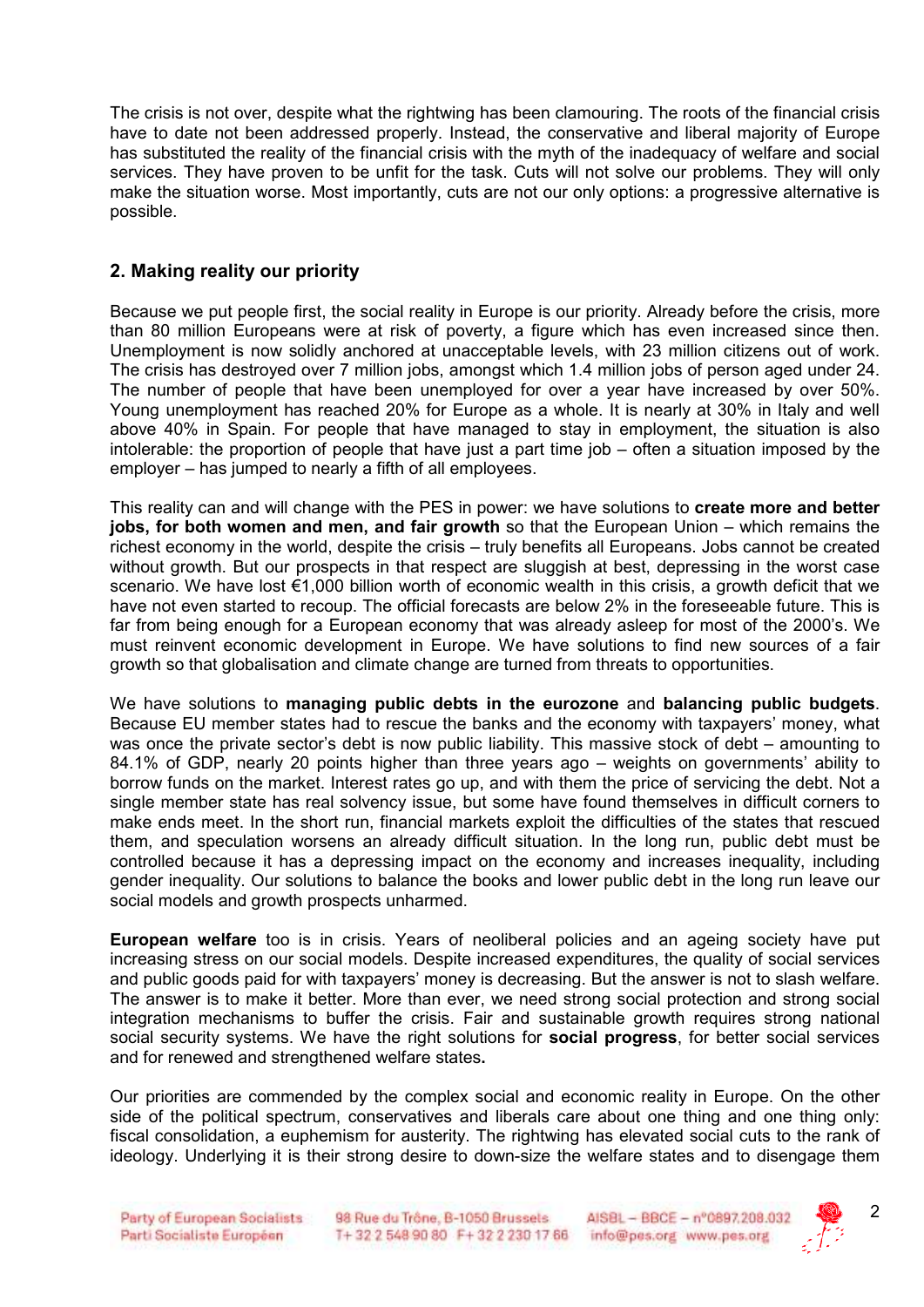from their redistributive role. They also believe that consolidated public finances linked with structural reforms, will naturally lead to higher growth and jobs creation. We know that this is untrue: spending cuts only lead to more unemployment and reduced growth rates, which in turn further deteriorates public finances. This is basics economics, and even the IMF has been cautious about the negative impact of cuts. We believe that tackling the job crisis and generate growth in a way which is fiscally responsible is the best consolidation policy available to us.

## **3. Our real answers to Europe's real problems**

### **3.1 New fair growth with a real European industrial policy**

Europe cannot cut its way out of the crisis, but it needs to "produce" its way out of the crisis. The industrial output and exports of Europe's economies need to be stepped up and employment in the manufacturing sector increased. One of the preconditions for this is improving competitiveness. To this end, a real European industrial policy must be developed. Framework conditions for all industrial sectors must be increased, by boosting innovativeness, by improving education, by strengthening infrastructure and by increasing energy and resource efficiency. The Internal Market Act proposed by the European Commission is not sufficient in this regard. The conservative Commission has so far ignored the need to ensure decent working conditions and to involve employees in the development of their companies, in order to support innovation. Only workers who have a secure and decent job are willing to contribute to the development of new ideas and new products. Developing a European legislative framework on decent work and precariousness would be an important contribution in this regard. Restructuring processes should be better monitored and in case they are inevitable, binding and financially supported social plans for all workers must be implemented. The European Globalisation Adjustment Fund must be better used and its funding increased. The responsibility of companies to create jobs must be strengthened. Companies that receive state aid should be made to reimburse it in cases where they have laid off staff while at the same time using their financial resources to pay dividends to shareholders or buy other companies shares.

#### **3.2 New jobs and true social progress with a European Employment and Social Progress Pact for Fair Growth<sup>1</sup>**

To overcome the crisis Europe needs active policies for job creation and bridging the social divide in Europe. The Member States and the European institutions, together with social partners, must therefore adopt a European Employment and Social Progress Pact for fair growth, consisting of a package of concrete political measures, initiatives and programmes to strengthen the labour market and to fight inequalities. The foundation of such a pact must be a new growth model, which is not solely based on the objective to increase GDP, but also respects social and environmental criteria. Enshrining a social progress clause in the European treaties in the mid-term and better mainstreaming social concerns in all European and national policies and programmes is essential to implement such a new growth model. To ensure that fundamental social rights are prioritised over economic freedoms, the Posted Workers Directive must be revised.

Creating new jobs must become a top priority for the European Union. With new financial breathing space resulting from the policies presented above (see 3.1), member states will be able to increase labour-market related investments. Public investments in the labour intensive health sector, care sector, education and public services need to be increased. Direct support and subsidised loans for refurbish buildings and making them more energy-efficient will increase employment in the construction sector and allow low-income households to increase consumption. Financial support for

 $\overline{a}$ 



<sup>1</sup> Based on the PES Policy Paper adopted by the PES Council in Warsaw, 2<sup>nd</sup> of December 2010 (http://www.pes.org/sites/www.pes.org/files/adopted\_pes\_council\_policy\_paper\_1\_en.pdf)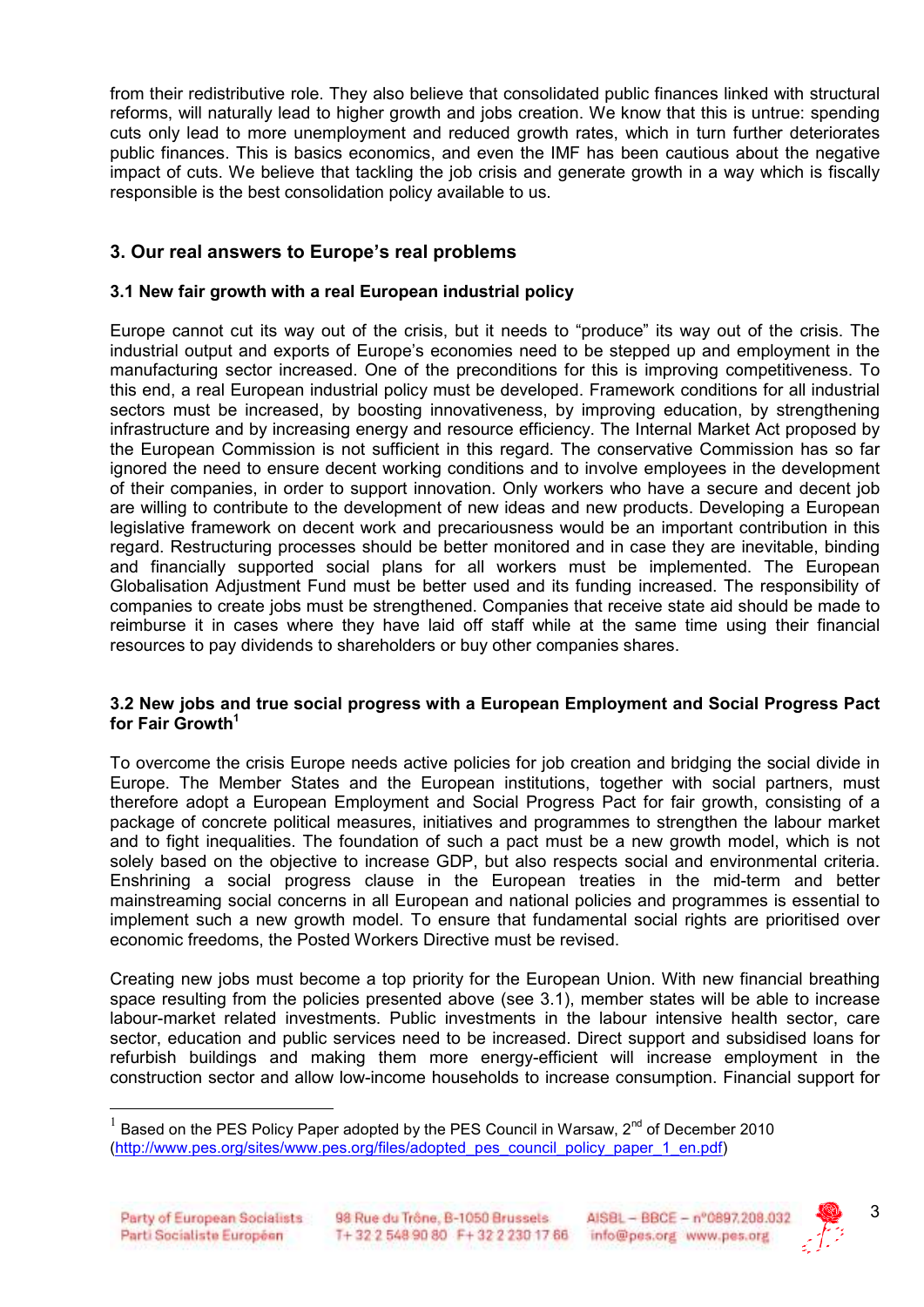job-creation should also be based on a mapping of future job losses and the potential for job creation in the coming years. Specific attention must be paid to also create more jobs for young people.

Essential for the future success of Europe's economy and more social cohesion is to improve education in Europe. Europe does not only need more Nobel Prize winners and PhD-holders, but the education levels of all Europeans must be increased. Schools, training institutes, universities and other education service providers need to receive further support. Unpaid internships must be replaced with real jobs and with real, enumerated apprenticeships and traineeships.

Increased investments for job creation must be accompanied by active labour market policies. Workers need to receive active support in changing employers and advancing in the labour market. Specific policies must be put in place to tackle youth unemployment and discrimination of young people on the labour market. Furthermore, the integration of women in the labour market must be improved. Child care facilities need to be stepped up and the introduction of female employment quotas, at least for management positions, should be considered. Programmes and measures to reintegrate long-term unemployed and to provide decent work for young people need to be developed. European funding, especially from the European Social Fund, should be used for such measures and where necessary stepped up.

However, providing every European who is able and willing to work with a job will not be sufficient to overcome the social divide in Europe. In order to overcome inequality, the gap between rich and poor needs to be overcome. Decent wages which allow for a good living quality should be guaranteed to all workers and employees, either through a minimum wage or through decent wages negotiated by social partners. In order to reduce the discrepancy between woman's and man's salaries, specific European targets to reduce the gender pay gap need to be agreed and the non-compliance sanctioned. Also those who are not working must be provided with some form of income. Therefore, we demand the introduction of a European framework directive on minimum income schemes, stipulating that such schemes be established in all Member States and defining minimum criteria on adequacy and accessibility. To increase the quality of life throughout Europe, every European should have access to high-quality and affordable public services. A European framework directive on public services should be implemented in this regard and all European legislation weakening public services adapted.

National social security systems will continue to play the key role in overcoming inequalities and improving social inclusion. National social security systems need to be safeguarded and strengthened. In some cases, this requires the adoption of common European minimum standards, for example on working time and working conditions. Additionally, the European level needs to support Member States in strengthening the main pillars of their social security systems, such as health, social benefits, pensions and care. The conservative approach on reforming pension systems – by increasing the legal retirement age and privatising pension schemes - is not only economically counter-productive, but also socially unjust. Making pension systems sustainable and ensuring adequate pension payments is only possible by stepping up the employment which is subject to social insurance contributions, by reducing early retirement, by providing tailor made jobs for elderly and by encouraging a voluntary extension of retirement age. The public pensions must remain the back bone of pension schemes. The reform of health systems must not follow the conservative path of only looking at health as a new market for private profit, but should rather aim at ensuring high quality health services and equality.

98 Rue du Trône, B-1050 Brussels. T+32 2 548 90 80 F+32 2 230 17 66



4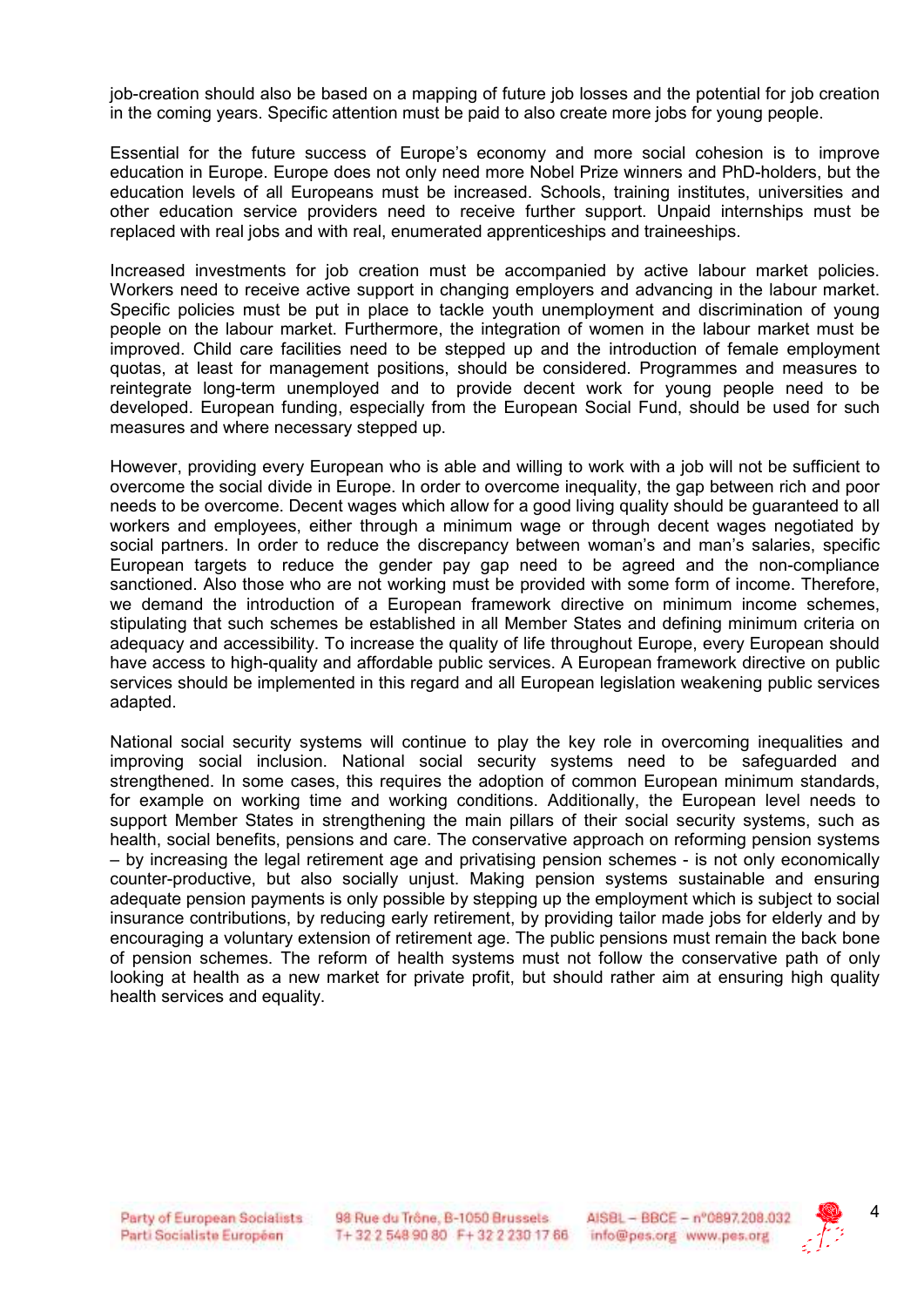### **3.3 A comprehensive set of policies to provide more revenue<sup>2</sup>**

In today's context, spending cuts are the last thing we need. Generating new fair growth, tackling the job crisis and creating new sustainable jobs in Europe requires on the contrary adequate funding. But this needs not be done at the expense of the necessary long term sustainability of public finances.

**Automatic stabilisers** play at full in a virtual cycle from growth and jobs to fiscal consolidation: higher growth mechanically leads to higher tax revenue, the same way that higher employment leads to lower spending for the state. To this respect, a temporary increase in public spending can prove to be much better for long term consolidation than hasty cuts, which lead to less growth and more unemployment. For this reason, we must ensure that the rules put in place for consolidating public finances at EU level leaves sufficient room for those investments which are the most beneficial to growth and jobs. Furthermore, isolating governments from excessive market pressure also create new room for manoeuvre (see part 3.4).

In this respect also, it is very important to explore possibilities of **reorienting public spending** within national budgets. This does not require raising new taxes, neither does it require cuts across the board. Yet, by targeting spending where it is the most useful, it can prove to have extremely positive consequences for the economy. Shifting spending from non productive or less productive sectors to innovation and high added value sectors is one such commendable measure. Clamping down corruption and improving the efficiency of public spending is another.

Following the same logic, a lot more can be done within the current context of stressed public finances by using the European level to its full potential. There is a strong added-value in **EU level spending**. Because of economies of scale and positive spillovers, it is cheaper to fund transnational investments at a supranational level. Hence, huge economies can be made by shifting these investments where they are the most efficient. This too can be counterintuitive, because it implies raising the resources of the EU. But any extra transfer from national capitals to Brussels will be more than compensated by savings at national level. In this process, it is absolutely crucial that the EU budget is granted an in-depth democratic oversight and control, involving both the European and National Parliaments.

Another form of investment, which does not affect the pace of consolidation, consists of **EU funds** that have been pre-allocated to member states but remain undisbursed. These represent huge sums in some cases (about 7% of GDP in Greece, 9.3% for Portugal and 15% on average in the new member states for the period 2011-2013). Speeding up the disbursement of these funds, which could imply some reforms in the recipient countries, would allow for large scale investments in growth enhancing and job creating projects.

**Eurobonds tied to investment** would also benefit the European economy, and in generating additional job creation and growth would help all EU member states return to balanced budgets.

On top of all these measures, which imply neither cuts in spending nor new taxes, it is however cardinal to find additional fiscal sources of revenue so as to provide relief to already stressed public budgets. The PES is a long-time advocate of a **European tax on financial transactions**, which could raise €200bn while not affecting ordinary citizens, as well as a **fair European carbon tax**.

 $\overline{a}$ 



 $2$  Cf. "Let's get Europe Working Again", PES Prime Ministers' and Leaders' Declaration adopted on 16 June 2010 (http://www.pes.org/en/system/files/adopted\_pes\_leaders\_declaration\_with\_annexes.pdf)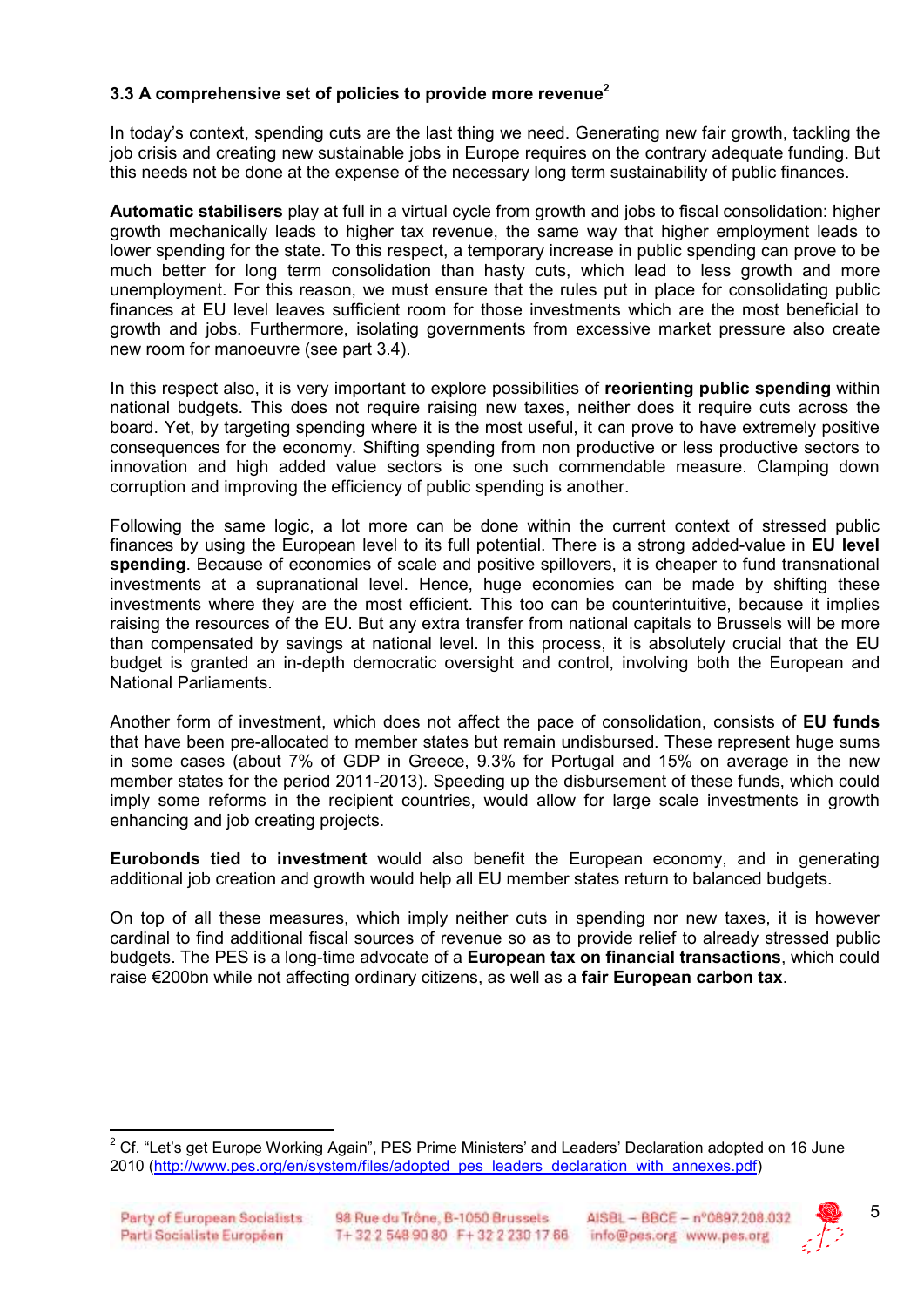### **3.4 Managing public debt in the eurozone and developing its economic pillar<sup>3</sup>**

Central to our strategy is to tackle the public debt crisis in the eurozone. There is an urgent need to loosen the market pressure on eurozone member states. Without it, there will be no improvement in public finances, no growth and no jobs.

Today, all eurozone member states are paying a huge premium in interest rate, simply because they stepped in and rescued the financial system in 2008. This pressure is unjust and unjustifiable. Eurozone countries can lower their cost of borrowing and protect themselves against speculation by standing together. The PES has proposed both short term and long term solutions for the eurozone via the use of Eurobonds, which are collective instruments of borrowing. In the short run, these instruments can be used to make loans to a member state, and by doing so substitute a distorted market rate with a much lower rate, which represents the true value of the eurozone. In the long run, Eurobonds can be used as a much cheaper tool to manage part of all eurozone public debt together.

But financial speculation is not the only cause of the eurozone crisis. If speculators are able to put wedges between eurozone members, singling out one country after another, it is because the eurozone is still incomplete. Previous waves of integration have laid down the trade foundations of the European Union. In the eurozone, member states have added strong monetary walls. But we are still lacking an economic roof to turn our common home into a true shelter to protect us against financial storm. With the rescue mechanism we are calling for, the eurozone will get itself a tarpaulin. Sooner or later, we will have to replace it with proper tiles. And to prevent our cohabitation from breaking down, we will also need some social and fiscal house rules.

A degree of convergence of eurozone member states' economies and economic policies must be ensured, but not at the detriment of national social models or the role of social partners. For this to work, less competitive countries must boost their economy through structural changes and more targeted investments for better education, more innovation, a stronger infrastructure and increase resource and energy efficiency. The most competitive countries must boost their internal demands via higher wages. Macroeconomic imbalances within the eurozone must be monitored and corrected according to this principle. The monitoring must also apply to non Euro-zone Member States. In this monitoring, social and employment market indicators must be given the same importance as economic indicators in order to assess whether more support or flexibility in reducing deficits and/or debt is needed. Equally as important, the social impact of the reform of economic governance needs to be evaluated closely.

The task ahead of us is enormous, but rushing reforms will do no good. As we are in the midst of a crisis, the priority is to calm markets down before we can open the debate on the long term architecture of the eurozone.

### **3.5 Using the European Union for what it is for**

In the current crisis, European cooperation and solidarity can offer real and lasting solutions. The EU budget is also a tremendous opportunity for creating jobs and generating fair growth. Europe can be more than a zero-sum game, where some can only win when others loose. This uncooperative approach favoured by conservatives and liberals can be overcome by progressive policies. European solidarity does not cost anything in the long term. On the contrary, it will make all member states gain. The first priority is to put in place a truly efficient rescue mechanism for the eurozone (see 3.4). But if we want to make sure that the crisis does not repeat itself in 10 or 20 years time, the economic governance of the European Union must be transformed and the financial reform completed.

 $\overline{a}$ 



 $^3$  Based on the PES General Resolution adopted by the PES Council in Warsaw, 2<sup>nd</sup> of December 2010 (http://www.pes.org/sites/www.pes.org/files/adopted\_pes\_council\_resolution\_1\_en.pdf)